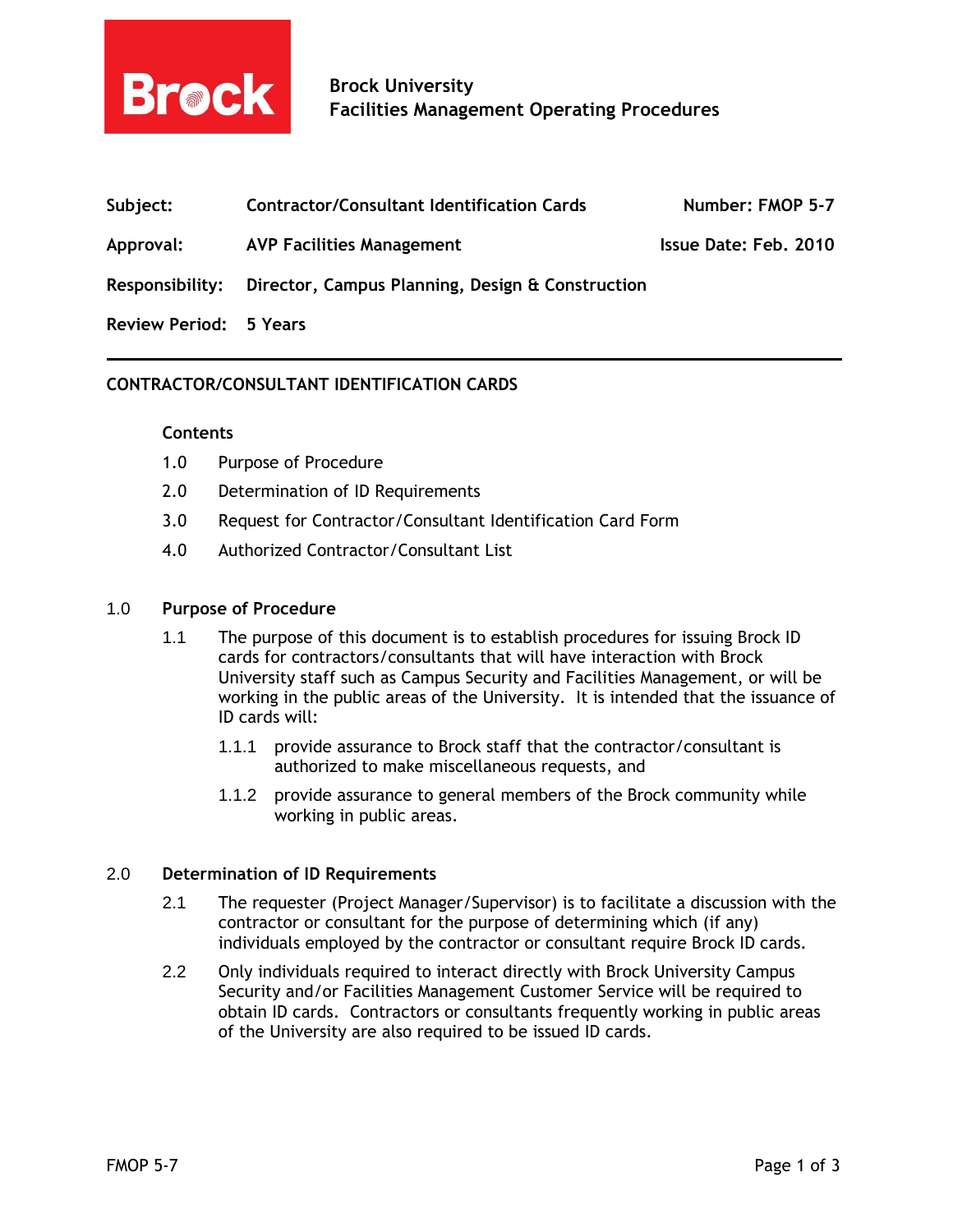

- 3.0 Request for Contractor/Consultant Identification Card. When an individual has been contracted by the University to undertake design and/or construction services, the Project Manager is to complete a "Request for Contractor/ Consultant Identification Card". The intent of the form is to provide authorization by the Project Manager to the Brock Card Office to issue a Brock ID card.
	- 3.1 The request requires information on the following items:
		- 3.1.1 Name of the individual requiring ID.
		- 3.1.2 Role (i.e. Contractor or Consultant).
		- 3.1.3 Company name.
		- 3.1.4 Account number to be charged.
		- 3.1.5 Whether the work is for a specific project or multiple projects/ongoing work.
		- 3.1.6 The duration of the work; whether there is a fixed expiry date or no expiry date.
		- 3.1.7 The name of the person making the request.
		- 3.1.8 The form is to be signed and dated by the Project Manager.

## 3.2 Distribution of the Form

- 3.2.1 The Project Manager is to send the original signed form to the Brock Card Office in DeCew Residence.
- 3.2.2 A copy of the form should be sent to the Project Planning Assistant, Campus Planning, Design and Construction.
- 3.3 After the Brock Card Office receives a copy of the request, the individual requiring the ID is to visit the Brock Card Office for the purpose of having the photo ID card made.
- 3.4 The individual is required to wear the card when working in public areas of the University, or when interacting with Brock University personnel.
- 4.0 Authorized Contractor/Consultant List. The list includes the names of all the Contractors/Consultants currently in possession of a Brock University ID card. The intent of the form is to provide Campus Security and Facilities Management with a record of individuals who are authorized to interact with them.
	- 4.1 When a Contractor/Consultant has been authorized to obtain a Brock ID card, the following information will be added to the "Authorized Contractor/Consultant List" by the Project Planning Assistant, Campus Planning, Design and Construction:
		- 4.1.1 Name of the authorized individual.
		- 4.1.2 The company name.